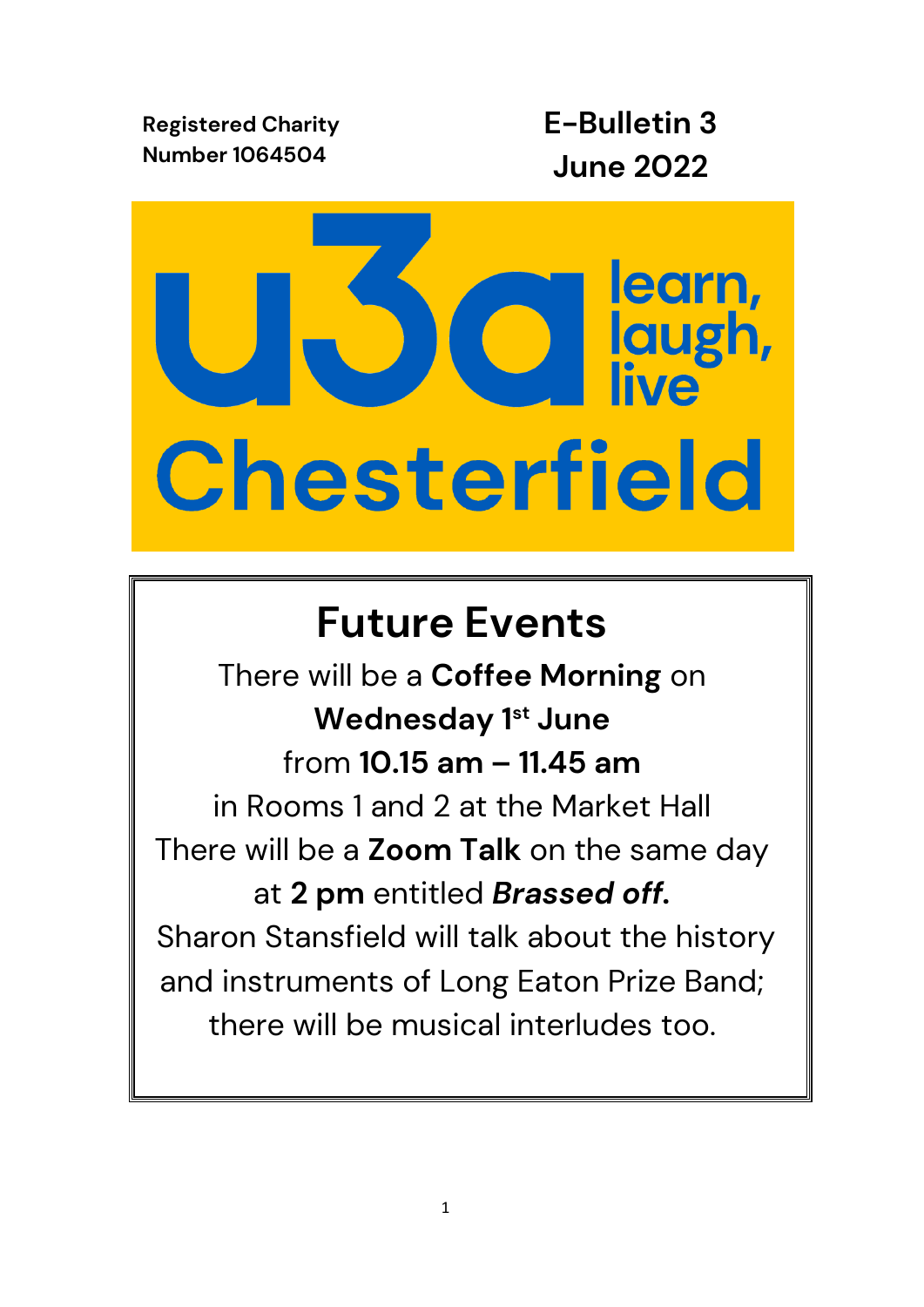## **u3a BUSINESS**

## **COPY DATE FOR E-BULLETIN 4 AUGUST 2022**

Please send all items for the e-bulletin to Jeanne Clark by email or post by **23rd July**.

Remember the copy date for the July Newsletter is **8 th June**

## **WANTED!**

We have three members who each wish to start a new group: Rummikub, Photography and Ukulele. If you are interested in any one or all of these proposed groups, please get in touch with me as soon as possible at the address below. Also see below for more detailed information about the photography group

> **Philip Arrandale,** 01246 239897, 07759795927 [philiparrandale1@gmail.com](mailto:philiparrandale1@gmail.com)



The **Canasta Group** would like new members. They play fortnightly on Tuesdays at 10.30 am. If you are interested, please contact Flora Smith on 916552 or email [hillam57@outlook.com](mailto:hillam57@outlook.com)